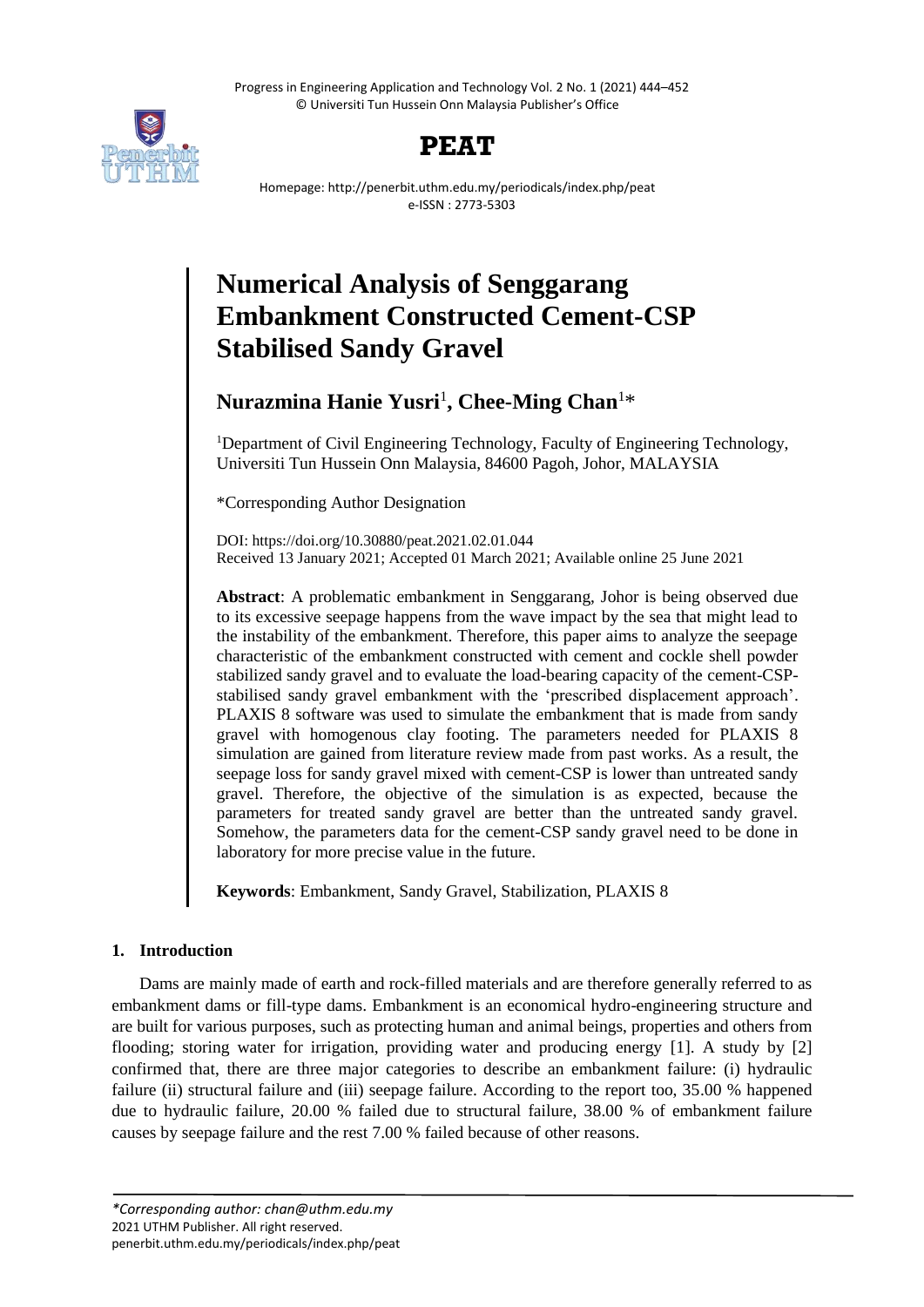As stated earlier, seepage failure contributes to majority of embankment failures; therefore, it is alarming and requires further study. Therefore, soil stabilization needed to be done in order to improve the strength of the embankment and reduce seepage. Improving an on-site (in situ) soil's engineering properties is referred to as either "soil modification" or "soil stabilization". Some benefits from soil stabilization include reducing plasticity, lower permeability, eliminating excavation or handling material and controlling the potential of soils for change in volume, and even improving soil strength [3].

There are a number of soil stabilization procedures, such as the use of reinforcement, such as geosynthetic products, undercutting and replacement, grazing, soil mixing with natural stabilizers to alter chemical and physical properties, and many more. The use of natural stabilizers attracts worldwide attention in research due to their ability to increase strength, reduce environmental impact and reduce material costs. Other than that, the benefits from soil stabilization include reducing plasticity, lower permeability, eliminating excavation or handling material and controlling the potential of soils for change in volume, and even improving soil strength [3].

Therefore, this study highlighted the use of Cockle Shell Powder (CSP) as natural stabilizer. This is because cockle shell contains calcium carbonate  $(CaCO<sub>3</sub>)$  and Calcium Oxide  $(CaO)$ , which is similar to cement an additive which is lime [4]. This study aims to mix sandy gravel soil with cockle shell powder and cement in order to stabilize the embankment. Sandy gravel soil can be achieved by the mixture of sand and gravel. Gravel can be identified by particle size. The particles may have an angular, rounded, or sub rounded shape. Sand can also be identified by particle size. Gritty grains that can easily be seen and felt. They are therefore strongly influenced by other components.

In recent years, various techniques have been introduced by many researchers to study about the behavior of soils such as experimental, analytical and numerical simulation. Therefore, this research used PLAXIS 8 software to simulate the embankment. Brinkgreve [5] explained that PLAXIS 8 is designed with features to deal with different elements of challenging geotechnical structures. The severe seepage that happened might lead to the instability of the embankment or even a critical flooding. Besides, the problems also lead to causing flood and water inundation of agricultural plots and dwellings and it also affects livelihood and safety of approximate 12000 population of Senggarang town. The 40-year-old Earth Bund shows signs of aging that this problem happens due to both climate change and rising sea levels. As shown in Figure 1, the earth bund is facing problems such as potholes with visible deep reaches that might cause tyres from the passing through vehicles stuck in the mud.



**Figure 1: The potholes with visible deep reaches along the earth structures**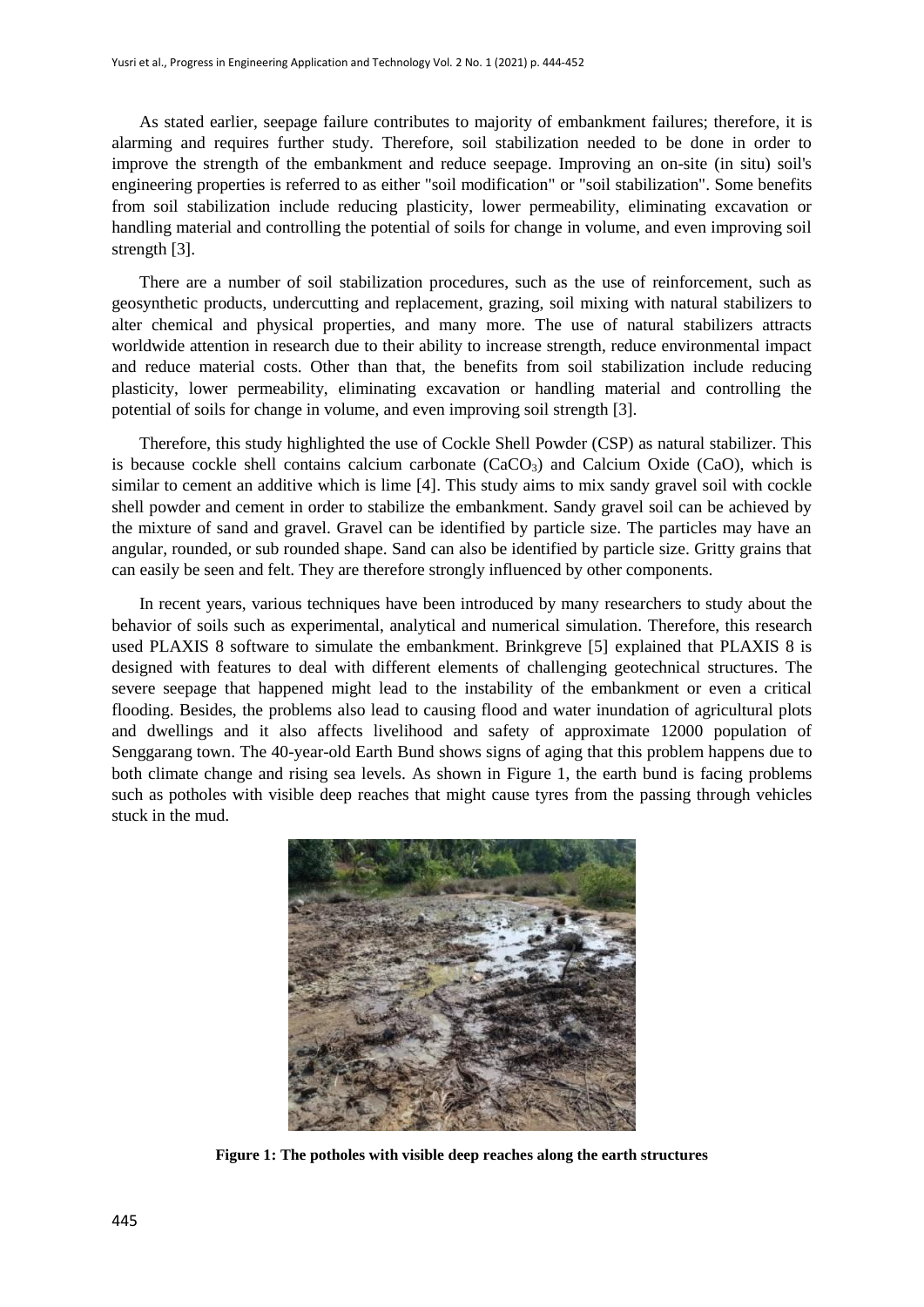# **2. Materials and Methods**

In this research, PLAXIS 8's software is used in order to identify the result of the whole project. The collection and preparation of the input information including the simulation steps that included geotechnical properties of related type of soils, and engineering properties of the soils are presented. Figure 2 shows the methodology flow chart that will explain the process of work to be conducted in order to complete this paper.



#### **Figure 2: Methodology flow chart of the research**

The problematic embankment was built along the seaside at Senggerang, Batu Pahat, Johor. The embankment co-ordinate is 1°43'01.7"N 103°02'59.1"E according to Google Map. Since the embankment has been built for more than 40 years, it shows the sign of aging where one of the sign showing is excessive seepage that happened along the inland area.

# 2.1 Sandy gravel soil

In this study, the foundation of the embankment is modeled with sandy gravel soil. With 6m and the embankment was made from homogenous clay with 3 m height. As the seepage happened at the foundation of the soil. Therefore, it needs to be stabilized with cement-CSP, in order to reduce the seepage problem and to improve the strength of the embankment at a time.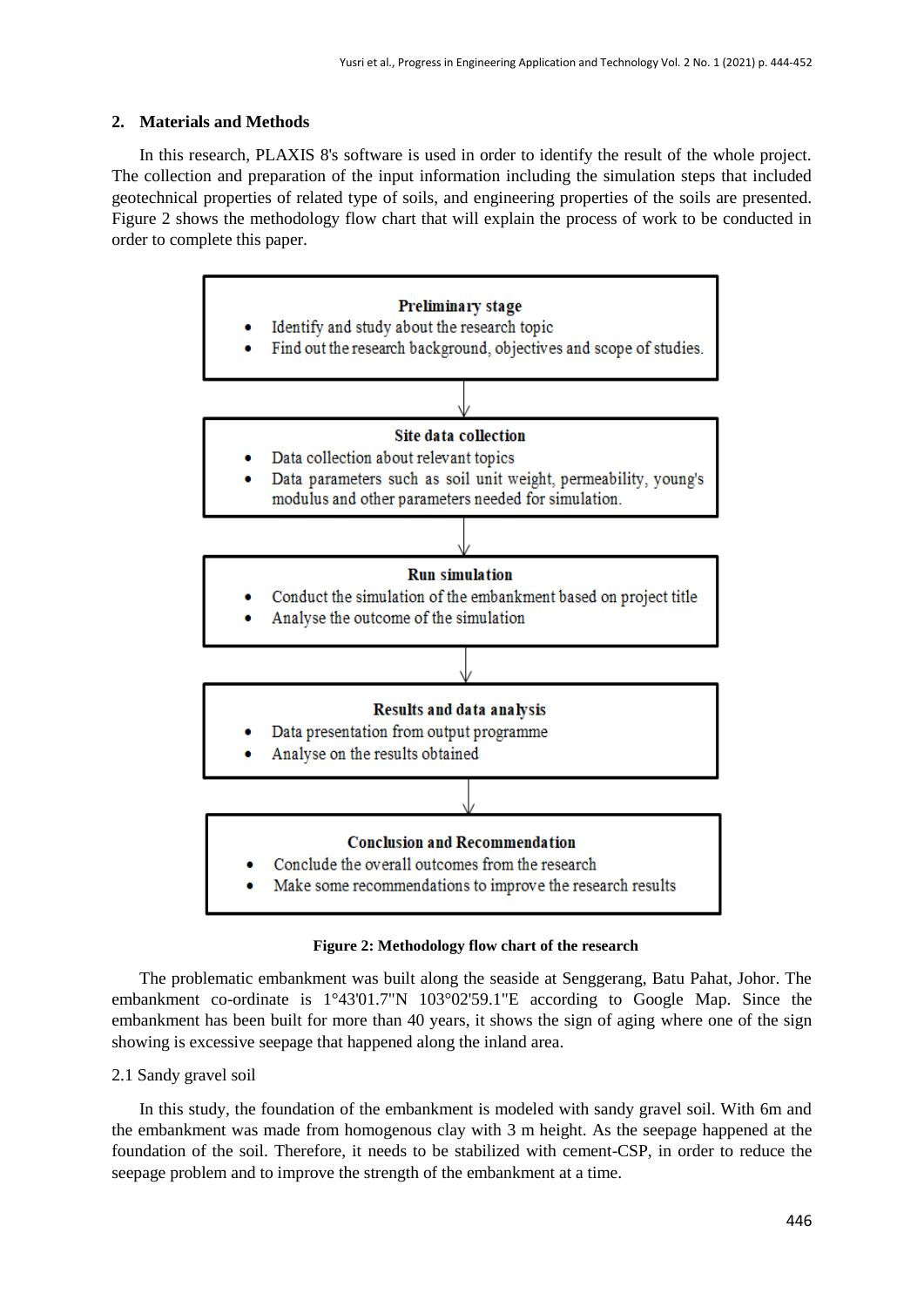# 2.2 Material and simulation properties

The full geometry model of the embankment were created with the finite element mesh is based on the 15-node elements. This study is conducted using the modeling of Mohr Coulomb on PLAXIS, which uses the finite element method by dividing the embankment structure into small nodal-related dots (meshing). In this case, the settlement of the bank is simulated by prescribed displacements at the top of the embankment. By considering the self-weight of 1 meter per cubic of sandy gravel soil and load of a truck, the load that will be simulated on top of the embankment is 8.97 m.

After the geometry is done, the materials set for the soil will be adopted in the material sets input. Fill in all the data and parameters for the soil properties such as permeability, soil unit weight, friction angle, cohesion, young's modulus and Poisson's ratio based on the data collected from literature reviews of other authors before starting this simulation as shown in Table 1.

| Parameter                       | Name       | Unit              | Clay      | Clay      | Sandy<br>Gravel  | <b>Treated Sandy</b><br>Gravel |
|---------------------------------|------------|-------------------|-----------|-----------|------------------|--------------------------------|
| Material model                  | Model      |                   | Mohr-     | Mohr-     | Mohr-            | Mohr-                          |
|                                 |            |                   | Coulomb   | Coulomb   | Coulomb          | Coulomb                        |
| Type of behaviour               | Type       |                   | Undrained | Undrained | Drained          | Drained                        |
| Soil unit weight<br>above p.I   | γunsat     | $kN/m^3$          | 16        | 16        | 17               | 22.5                           |
| Soil unit weight<br>below p.I I | γsat       | $kN/m^3$          | 18        | 18        | 21               | 23.0                           |
| Horizontal<br>permeability      | $k_{x}$    | m/day             | 0.001     | 0.001     | 6912             | 691.2                          |
| Vertical<br>permeability        | $k_v$      | m/day             | 0.001     | 0.001     | 6912             | 691.2                          |
| Young's Modulus                 | $E_{ref}$  | kN/m <sup>2</sup> | 2000      | 5000      | 170240           | 1700000                        |
| Poisson's ratio                 | $\upsilon$ |                   | 0.35      | 0.35      | 0.33             | 0.25                           |
| Cohesion                        | Cref       | $kN/m^2$          | 2.0       | 5         | 5                | 20                             |
| Friction angle                  | φ          |                   | 24        | 25        | 32               | 47                             |
| Dilatancy angle                 | Ψ          | $\circ$           | 0         | $\theta$  | $\boldsymbol{0}$ | $\overline{0}$                 |

#### **Table 1: Data and parameter for embankment simulation on Plaxis 8**

# 2.3 Boundary condition

According to PLAXIS manual, there are two types of boundary conditions for deformation problems prescribed for displacement and prescribed forces (loads). In principle, all boundaries must have one boundary condition in each direction. The natural condition shall apply if no explicit boundary condition is given to a particular boundary. Natural condition means a prescribed force equal to zero and a free movement. The prescribed displacement is assigned at some points to avoid situations where the geometry displacement is undetermined. Fixity is the simplest form of prescribed displacement (zero displacement). In this case, the settlement of the bank is simulated by prescribed displacements at the top of the embankment as in Figure 3.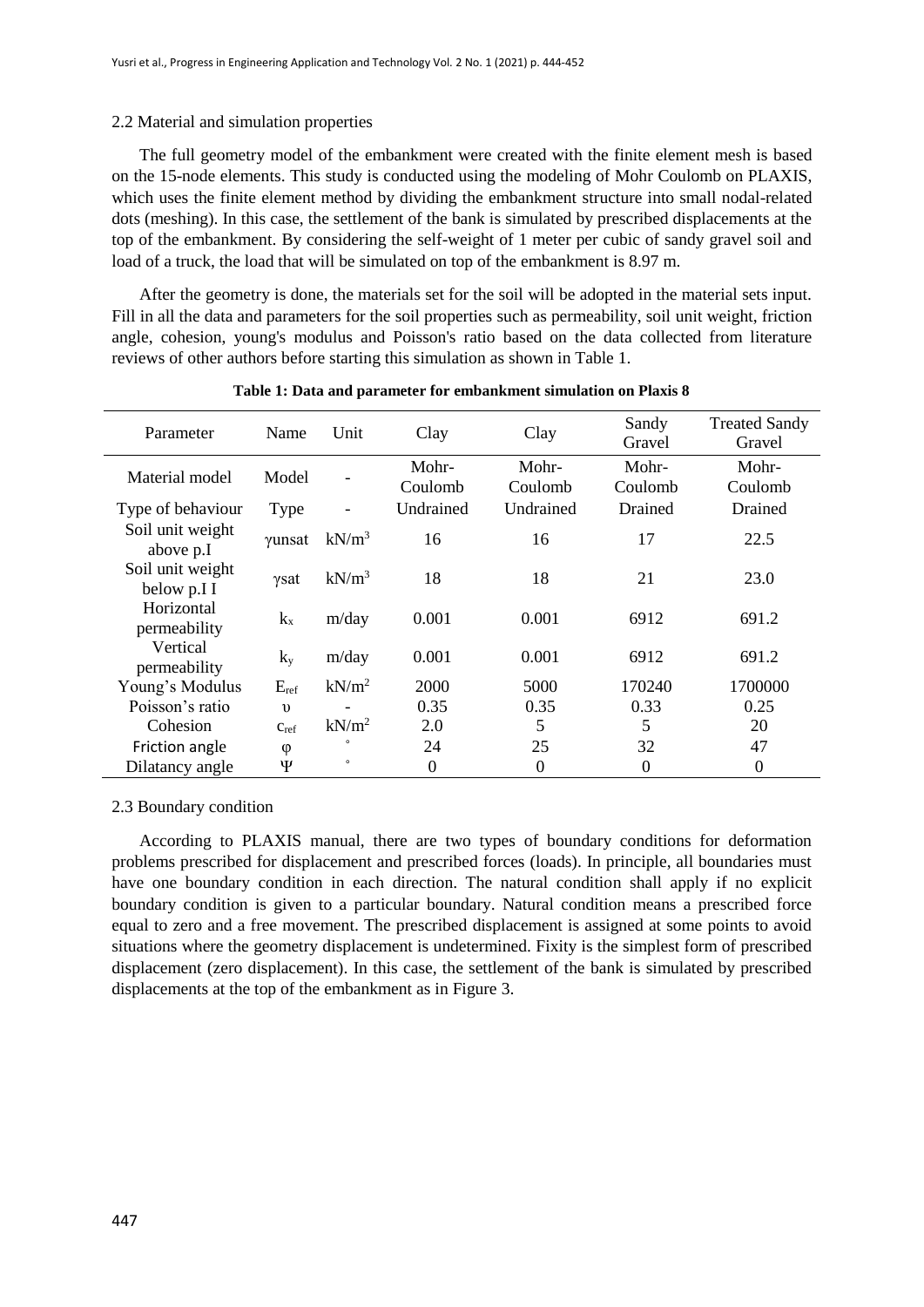

**Figure 3: Prescribe displacement at the top of the embankment**

#### **3. Results and Discussions**

The embankment undergoes numerical simulation process by applying the same parameter for each material, meshing and groundwater calculation which is in steady state with different water level depth and 8.97 m load applied on it through prescribed displacement approach.

# 3.1 Total displacement

Total displacement is the total cumulative displacement, coupled with horizontal (x) and vertical (y) displacement components at all nodes at the end of the current measurement stage, seen on the geometry map. Sari et al. [6] claimed that when the water level increases, the settlement in embankment also increases. Table 2 and Figure 4 show the comparison of total displacement gained between treated sandy gravel and untreated sandy gravel with different depth by using PLAXIS 2D. It can be seen that the untreated sandy gravel have a slightly higher total displacement compared to treated sandy gravel that consisted the mixture of cement and cockle shell powder. However, it can be seen that the total displacement of both untreated sandy gravel and treated sandy gravel increase when the depth of water level increase. This happen due to the dissipation of excess pore pressure in soft soil layer which causes consolidation in soils.

| Type of soil                       |       | <b>Untreated Sandy Gravel</b> |       |      | <b>Treated Sandy Gravel</b><br>$(Cement+CSP)$ |       |
|------------------------------------|-------|-------------------------------|-------|------|-----------------------------------------------|-------|
| Water level (m)                    |       |                               |       |      |                                               |       |
| Horizontal displacement, Ux<br>(m) | 11.26 | 13.19                         | 15.09 | 7.90 | 8.77                                          | 9.64  |
| Vertical displacement, Uy<br>(m)   | 8.97  | 8.97                          | 9.18  | 8.97 | 8.58                                          | 8.97  |
| Total displacement (m)             | 11.29 | 13.21                         | 15 11 | 897  | 9.08                                          | 10.02 |

**Table 2: Total displacement of different water level untreated sandy gravel and treated sandy gravel (cement-CSP)**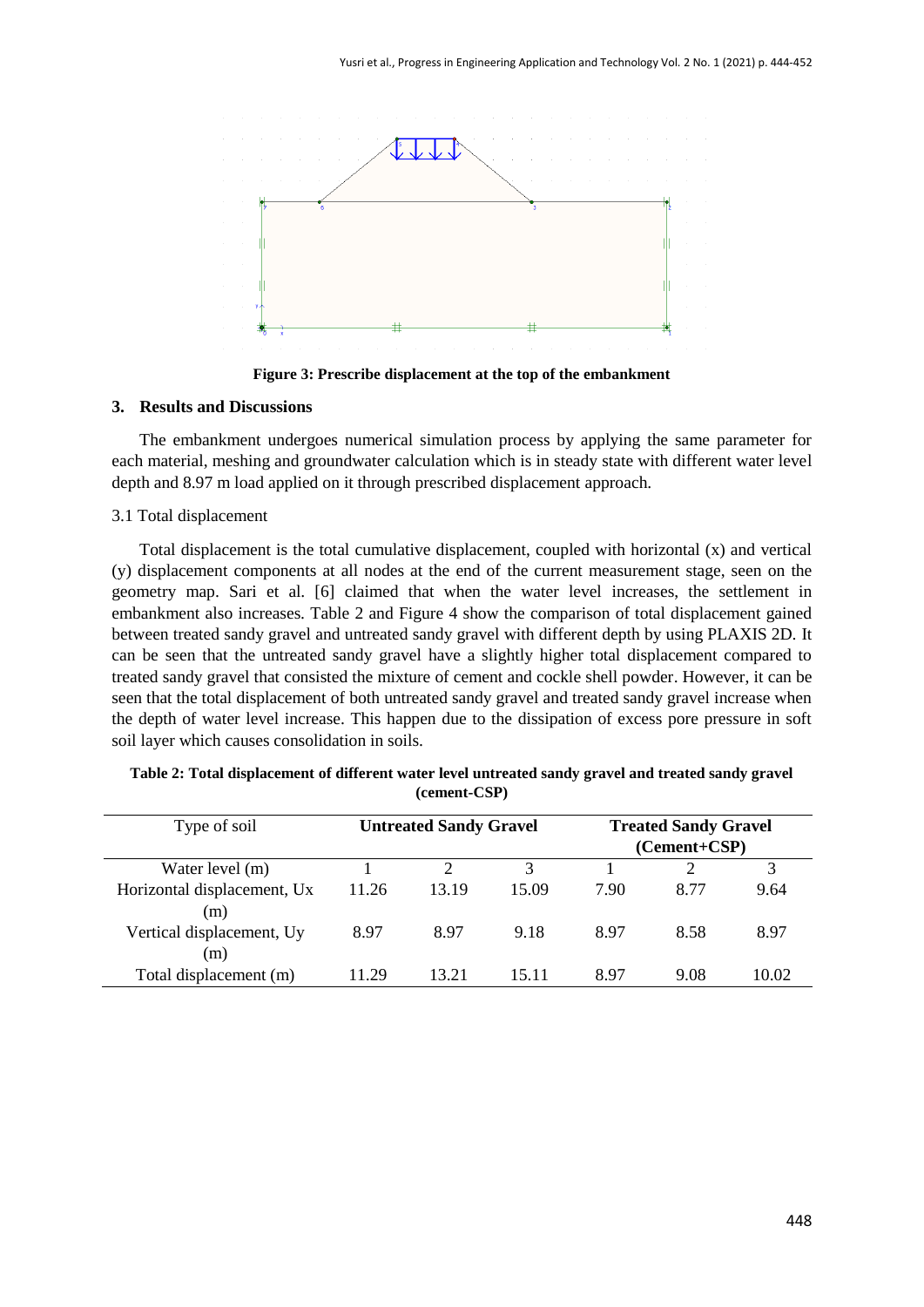

**Figure 4: Graph of water level (m) vs total displacement (m)**

# 3.2 Effective stress

As per geotechnical studies, an undrained condition which is nothing but the total stress analysis is used for the short term stability check, and drained condition which is the effective stress analysis is used for the long term stability evaluation. Table 3 and Figure 5 show the trend of effective stress for both untreated sandy gravel and treated sandy gravel. It can be seen that the effective stress of treated sandy gravel in lower than the effective stress for untreated sandy gravel. The flow change does not directly affect the stresses but with increased flow there is a lowering of pore pressure that increases the effective stress.

**Table 3: Effective stress of different water level untreated sandy gravel and treated sandy gravel (cement-CSP)**

| Type of soil                                  | Untreated Sandy Gravel |          |          | <b>Treated Sandy Gravel</b><br>(Cement+CSP) |           |           |
|-----------------------------------------------|------------------------|----------|----------|---------------------------------------------|-----------|-----------|
| Water level (m)<br>Effective stress $(kN/m2)$ | -94.51                 | $-91.85$ | $-95.83$ | $-107.17$                                   | $-103.46$ | $-106.86$ |
|                                               |                        |          |          |                                             |           |           |



**Figure 5: Graph of water level (m) vs. Effective stress (kN/m<sup>2</sup> )**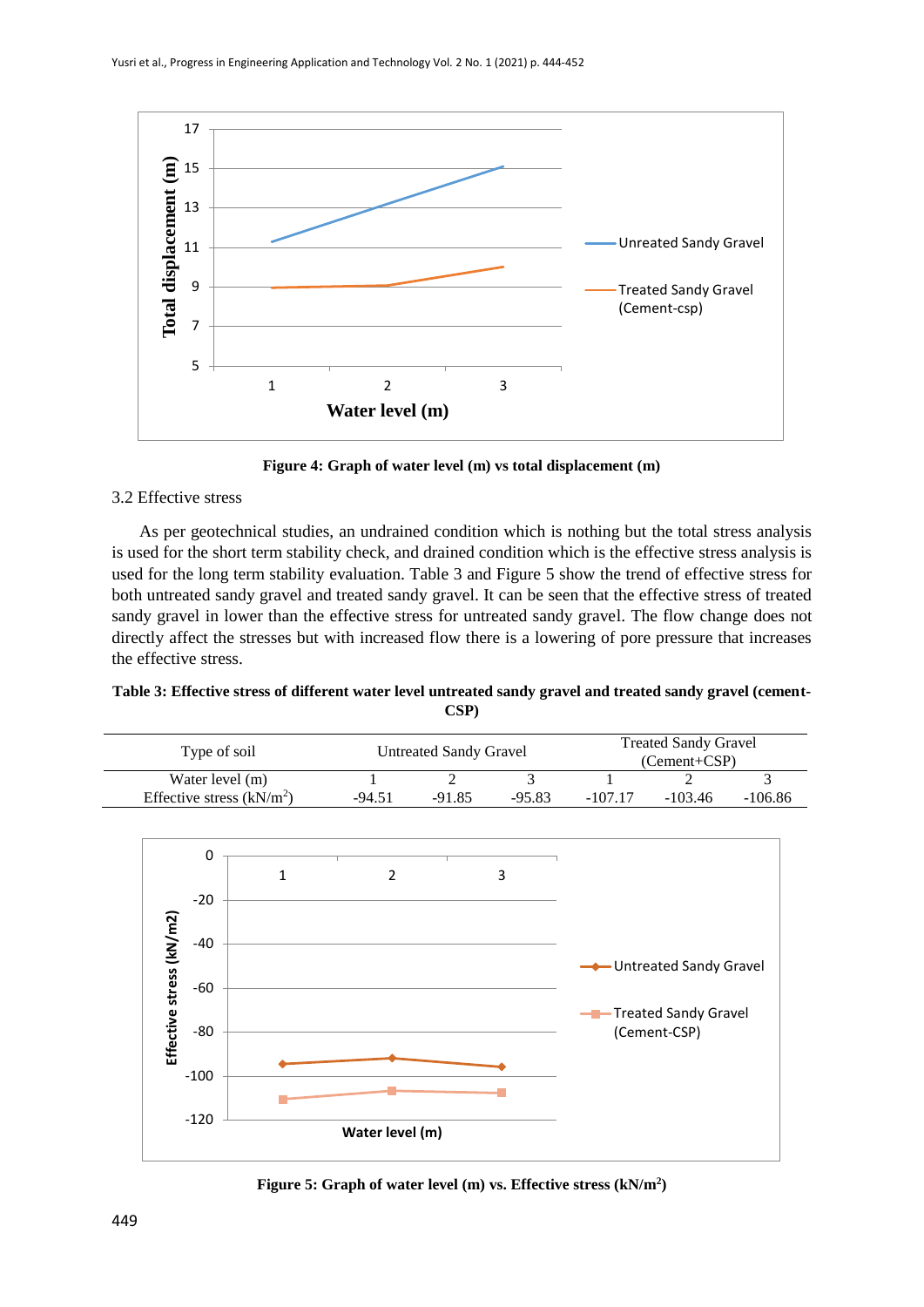#### 3.3 Excess pore pressure

As the soil is saturated under compression in an undrained state, the device resists compression by producing excess pore-water pressure which contributes to a reduction in effective stress [7]. Hubler et al. [8] argued that excessive pore pressures are increasing during undrained loading due to shearing, which reduces productive container tension and thus loss of soil stiffness. Figure 6 and Table 4 demonstrate the pattern of excess pore pressure with differences in depth for untreated sandy gravel and processed sandy gravel. It can be shown that the excess pore pressure at a depth of 1 m for both untreated and handled sandy gravel is negative. Theoretically, negative pore water pressure means that the soil above the groundwater level is unsaturated and therefore the pore pressure is weaker than the ambient pressure. If the voids are partly filled with water in the event of surface tension, they act to achieve a suction impact on the particles contained in the surrounding environment, which contributes to an increase in the shear intensity of the soil.

**Table 4: Excess pore pressure of different water level untreated sandy gravel and treated sandy gravel (cement-CSP)**

| Type of soil                   |          | Untreated Sandy Gravel |       | <b>Treated Sandy Gravel (Cement-</b><br>$\mathbb{C}\mathbf{SP}^n$ |          |          |  |
|--------------------------------|----------|------------------------|-------|-------------------------------------------------------------------|----------|----------|--|
| Water level (m)                |          |                        |       |                                                                   | -        |          |  |
| Excess Pore Pressure $(kN/m2)$ | $-19.95$ | 38.37                  | 24.42 | -44.19                                                            | $-26.59$ | $-25.44$ |  |



**Figure 6: Graph of water level (m) vs. Excess pore pressure (kN/m<sup>2</sup> )**

# 3.4 Seepage loss

Safety against seepage is one of the most important steps for checking the possibility of failure of embankment. Sari et al. [6] agreed that the seepage that occurred within embankment is affected by water level height. Table 5 shows the discharge of seepage between numerical analysis and flow net analysis. Table below described that, the seepage loss value between numerical simulation and flow net analysis method have different values. However, the seepage loss values will increase if the water level increases. From the graph, it can be seen that the value of seepage loss using PLAXIS 2D and flow net analysis for both untreated sandy gravel and treated sandy gravel have a very least difference. This shows that the seepage loss comparison using PLAXIS 2D does not give big difference compared to manual calculation. Figures 7 and 8 show more accurate and clear difference of seepage loss using PLAXIS 2D and manual calculation in graphical form.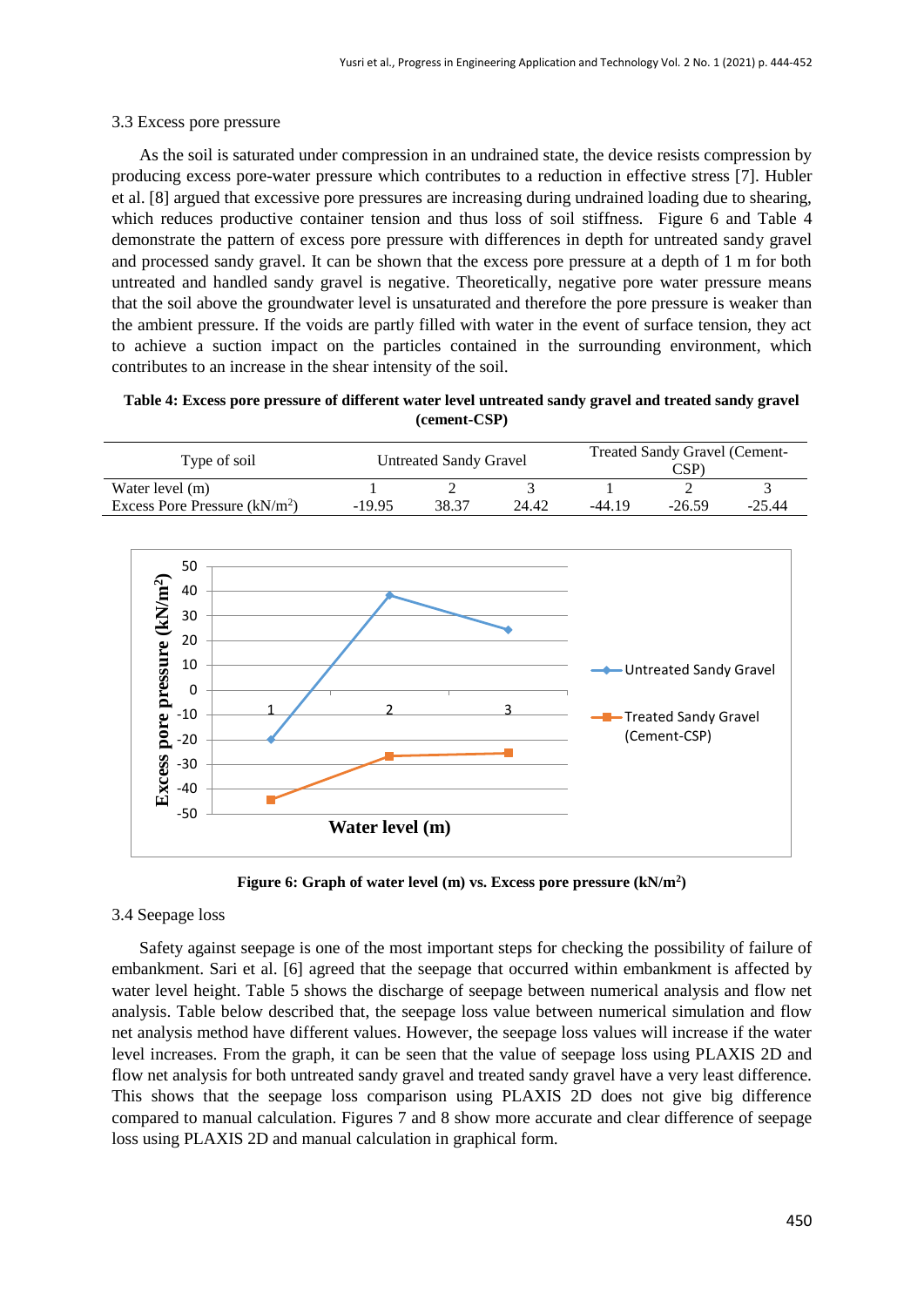| Water level (m) | Soil type              | <b>Seepage loss using</b> | <b>Seepage loss using flow</b> |  |
|-----------------|------------------------|---------------------------|--------------------------------|--|
|                 |                        | PLAXIS 2D $(m^3/day)$     | net analysis $(m^3/day)$       |  |
|                 | Untreated sandy gravel | $3.84 \times 10^3$        | $0.69 \times 10^{3}$           |  |
|                 | Treated sandy gravel   | 381.69                    | 69.12                          |  |
| 2               | Untreated sandy gravel | $8.22 \times 10^3$        | $3.84 \times 10^3$             |  |
|                 | Treated sandy gravel   | 819.80                    | 384                            |  |
| 3               | Untreated sandy gravel | $12.48x10^3$              | $23.33 \times 10^3$            |  |
|                 | Treated sandy gravel   | $1.23 \times 10^3$        | $1.04 \times 10^3$             |  |

**Table 5: Seepage loss difference using PLAXIS 8 and Flow net analysis of different water level untreated sandy gravel and treated sandy gravel (cement-CSP)**



**Figure 7: Graph of water level vs. seepage loss for untreated sandy gravel**



**Figure 8: Graph of water level vs. seepage loss for treated sandy gravel**

# **4. Conclusions**

From this numerical simulation study, all the objectives were successfully achieved. In this paper, the simulation results of the settlement behavior of a coastal embankment constructed with cement and cockle shell powder stabilized sandy gravel soil using PLAXIS 8 software have been presented.